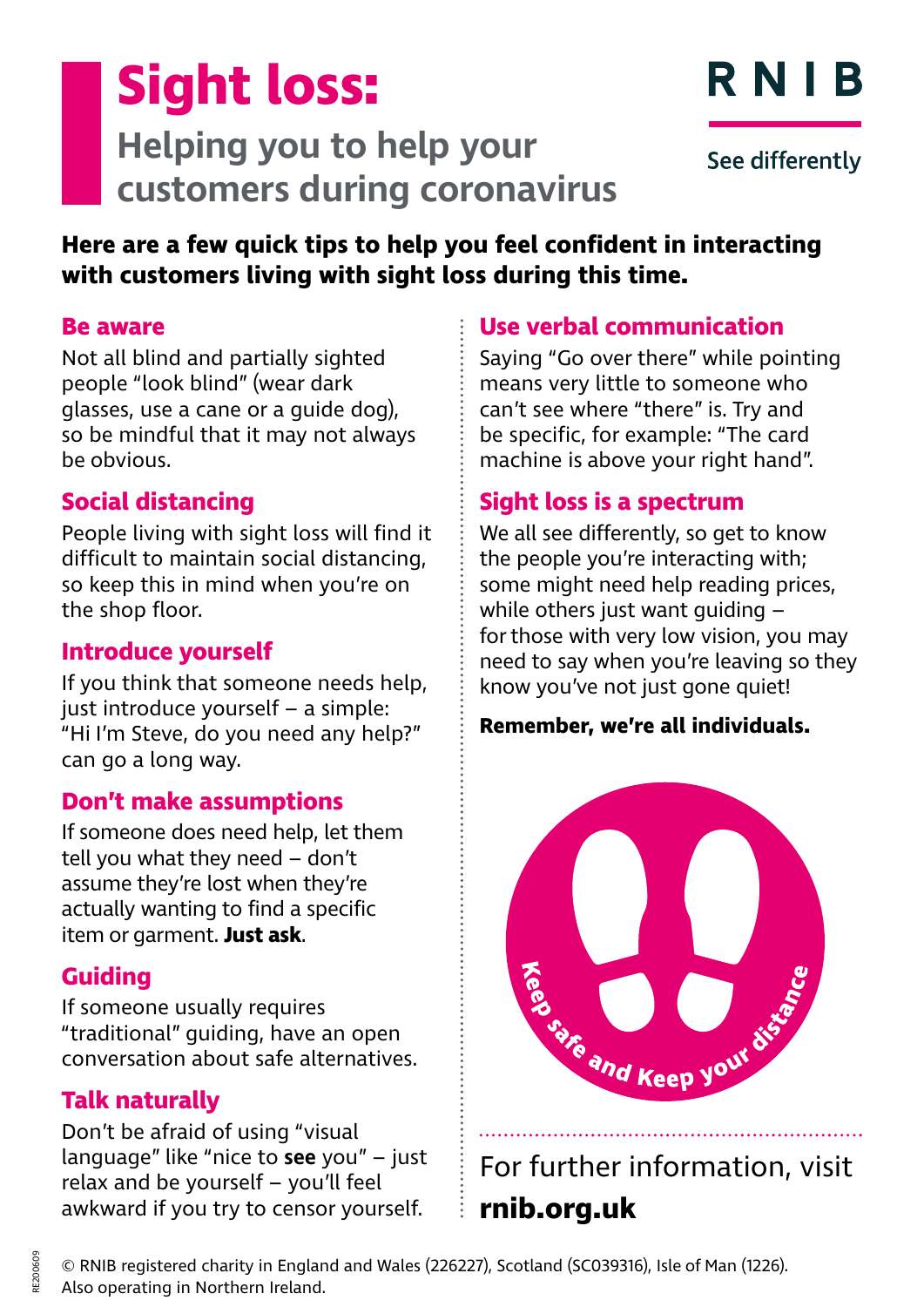

# **The spectrum of sight loss**

See differently

When we use the term 'sight loss', many people assume this means no vision at all. But in reality, 93% of blind and partially sighted people can still see something. Here are just a few examples of how people with sight loss might see.



Retinitis Pigmentosa



**Cataracts** 



Age-related Macular Degeneration (AMD)



Diabetic Retinopathy

RE200609 © RNIB registered charity in England and Wales (226227), Scotland (SC039316), Isle of Man (1226). Also operating in Northern Ireland.